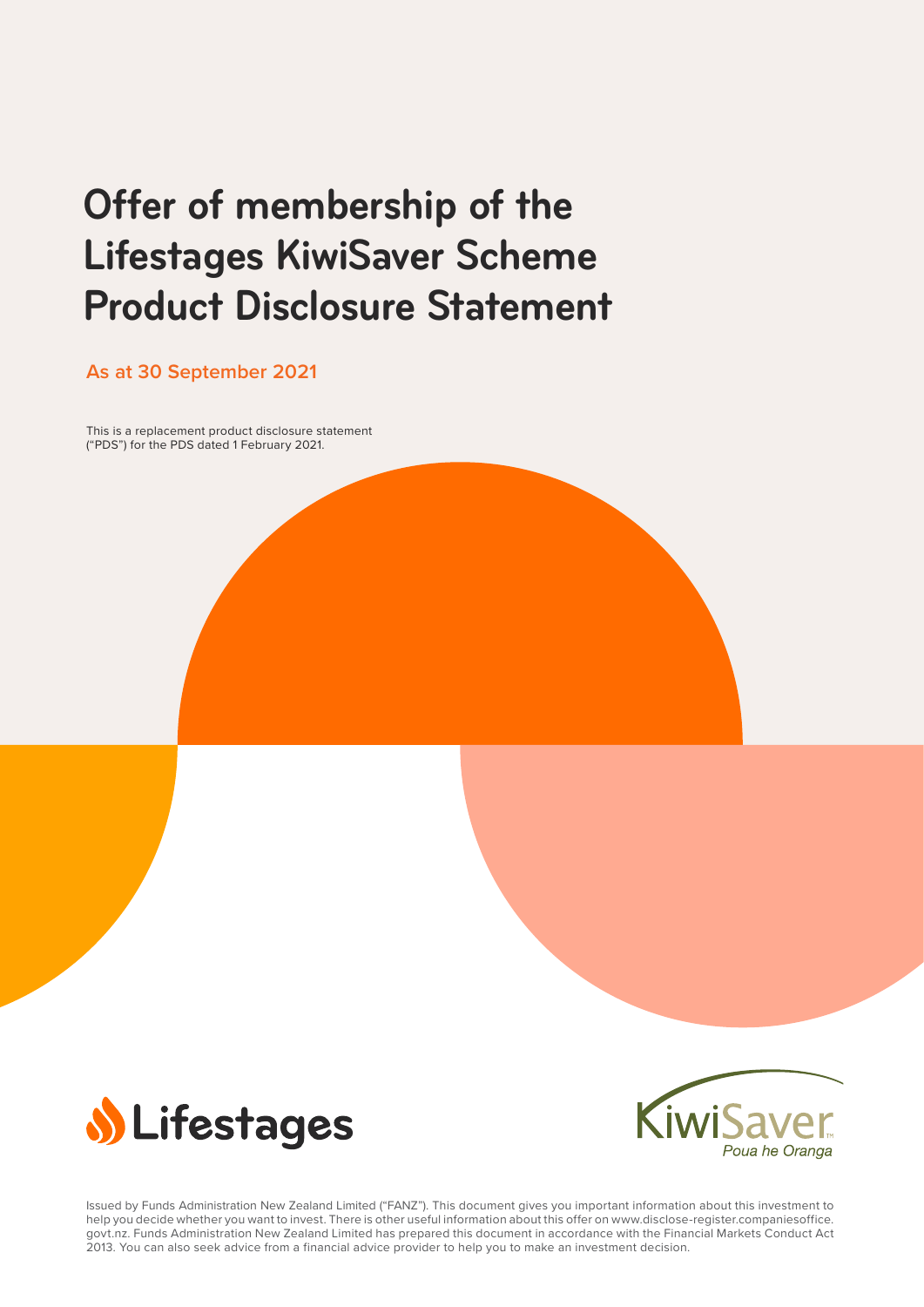## <span id="page-1-0"></span>1. Key information summary

### **What is this?**

This is a managed investment scheme. Your money will be pooled with other investors' money and invested in various investments. Funds Administration New Zealand Limited ("FANZ", "we", "us", "Manager") will invest your money and charge you a fee for its services. The returns you receive are dependent on the investment decisions of FANZ and the performance of the investments. The value of those investments may go up or down. The types of investments and the fees you will be charged are described in this document.

### **What will your money be invested in?**

The Lifestages KiwiSaver Scheme ("Scheme") offers two funds for you to invest in. These are the Lifestages High Growth Fund; and Lifestages Income Fund (each a "Fund"); and a life cycle investment option ("Lifestages Auto").

These investment options are summarised below. More information about the investment target and strategy for each investment option is provided at section 3 "Description of your investment option(s)".

| <b>Fund Name</b>                                | <b>Description</b>                                                                                                                                                                                                                                                                                                                                                  | <b>Risk indicator</b>                                                                                                                                                                                                                                                                                                                                                                                                                                                                                              | <b>Annual fund</b><br>charges*<br>(p.a. estimated)                                                                                                         |
|-------------------------------------------------|---------------------------------------------------------------------------------------------------------------------------------------------------------------------------------------------------------------------------------------------------------------------------------------------------------------------------------------------------------------------|--------------------------------------------------------------------------------------------------------------------------------------------------------------------------------------------------------------------------------------------------------------------------------------------------------------------------------------------------------------------------------------------------------------------------------------------------------------------------------------------------------------------|------------------------------------------------------------------------------------------------------------------------------------------------------------|
| <b>Lifestages</b><br><b>High Growth</b><br>Fund | The Fund aims to provide investors with<br>capital growth over the long-term, by<br>investing primarily in a broad spread of<br>New Zealand and international equities,<br>with a small amount held in cash.                                                                                                                                                        | <b>LOWER RISK</b><br><b>HIGHER RISK</b><br>3<br>$\overline{2}$<br>$\overline{4}$<br>7<br>5<br>6<br>→<br><b>POTENTIALLY</b><br><b>POTENTIALLY</b><br><b>LOWER</b><br><b>HIGHER</b><br><b>RETURNS</b><br><b>RETURNS</b>                                                                                                                                                                                                                                                                                              | $1.11\%$ of net<br>asset value                                                                                                                             |
| <b>Lifestages</b><br><b>Income Fund</b>         | The Fund aims to provide investors<br>with a low-risk investment option that<br>invests predominantly in income<br>producing assets, the majority of<br>these being cash and fixed interest<br>investments. The Fund may also hold<br>high dividend yielding equities and/or<br>listed property and infrastructure<br>investments.                                  | <b>LOWER RISK</b><br><b>HIGHER RISK</b><br>6<br>2<br>3<br>5<br>7<br>4<br><b>POTENTIALLY</b><br><b>POTENTIALLY</b><br><b>LOWER</b><br><b>HIGHER</b><br><b>RETURNS</b><br><b>RETURNS</b>                                                                                                                                                                                                                                                                                                                             | 0.79% of net<br>asset value                                                                                                                                |
| <b>Lifestages</b><br>Auto                       | This life cycle investment option offers<br>a combination of the Lifestages High<br>Growth Fund and the Lifestages Income<br>Fund that varies based on your age.<br>The intention is to provide investors<br>with an age-appropriate mix of the two<br>strategies described above. The life<br>cycle stages and their respective risk<br>indicators are as follows: | AGE<br><b>LOWER RISK</b><br><b>HIGHER RISK</b><br>$0 - 34$<br>$\overline{2}$<br>3<br>4<br>7<br>5<br>6<br>→<br>3<br>$\overline{2}$<br>5<br>6<br>$35 - 44 \div$<br>4<br>7<br>→<br>3<br>$45 - 54$ $\leftarrow$<br>2<br>4<br>5<br>6<br>7<br>$\rightarrow$<br>3<br>5<br>6<br>$\overline{2}$<br>4<br>$\overline{7}$<br>$55 - 64 \leftarrow$<br>-1<br>→<br>2<br>5<br>3<br>4<br>6<br>7<br>$65+$<br>$\rightarrow$<br><b>POTENTIALLY</b><br><b>POTENTIALLY</b><br>LOWER<br><b>HIGHER</b><br><b>RETURNS</b><br><b>RETURNS</b> | $1.11\%$ of net<br>asset value<br>1.05% of net<br>asset value<br>0.98% of net<br>asset value<br>0.92% of net<br>asset value<br>0.87% of net<br>asset value |

\* A member fee of \$24 per annum is also usually charged per member. If this fee applies to you, you'll be charged \$2 per month regardless of whether you invest in one Fund, a combination of both Funds, or Lifestages Auto.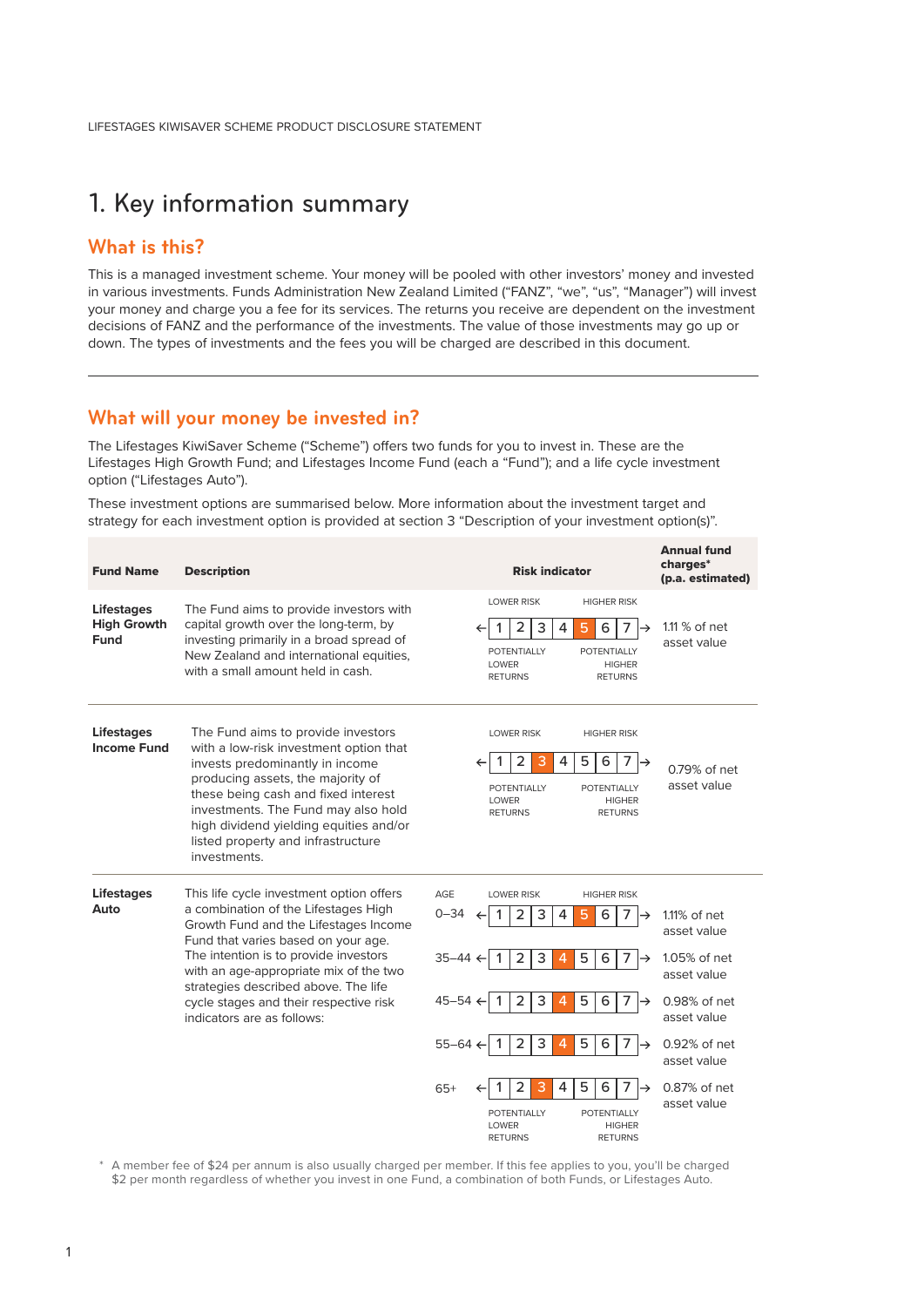

**See section 4 "What are the risks of investing?" for an explanation of the risk indicator and for information about other risks that are not included in the risk indicator. To help you clarify your own attitude to risk, you can seek financial advice or work out your risk profile at [https://www.lifestages.co.nz/tools/whats-your-investment-profile-risk-profile-questionnaire/](https://www.lifestages.co.nz/tools/whats-your-investment-profile-risk-profile-questionnaire).**

### **Who manages the Lifestages KiwiSaver Scheme?**

Funds Administration New Zealand Limited manages the Scheme.

See section 7, "Who is involved?" for more information.

### **How can you get your money out?**

You can withdraw your savings when you reach New Zealand Superannuation age (currently 65 years) although those who first joined a KiwiSaver scheme before 1 July 2019 may be subject to a 5 year lock in period (see "withdrawing your investments" at page 6.) However, you will opt out of the "five year lock-in" condition when you complete our First Retirement Withdrawal Request Application Form.

You can transfer your investment to another KiwiSaver scheme at any time.

In certain circumstances you may be able to make an early withdrawal. These include:

- Purchase of a first home;
- Significant financial hardship:
- Serious illness;
- Life-shortening congenital condition;
- Permanent emigration;
- Withdrawing savings transferred from an Australian complying superannuation fund when you reach age 60 and satisfy the definition of 'retirement' in Australian legislation;
- Meeting tax liability on foreign superannuation withdrawal or student loan; or
- Court ordered withdrawals.

If you die, your savings are payable to your estate.

Partial withdrawals must be for at least \$100, and must not reduce the remaining balance of your interest in the Scheme below \$500 (or \$1,000 if the withdrawal is made for the purpose of a first home purchase).

In certain circumstances, we can suspend withdrawals from the Scheme for up to six months.

For more information, see section 2 "How does this investment work?"

### **How will your investment be taxed?**

The Scheme is a portfolio investment entity ("PIE"). The amount of tax you pay in respect of a PIE is based on your prescribed investor rate ("PIR"). This can be 10.5, 17.5, or 28%. See section 6 of the PDS ("what taxes will you pay?") on page 13 for more information.

### **Where can you find more key information?**

FANZ is required to publish quarterly updates for each investment option. The updates show the returns, and the total fees actually charged to investors, during the previous year. The latest fund updates are available at **[www.lifestages.co.nz](https://www.lifestages.co.nz/)**. The manager will also give you copies of those documents on request.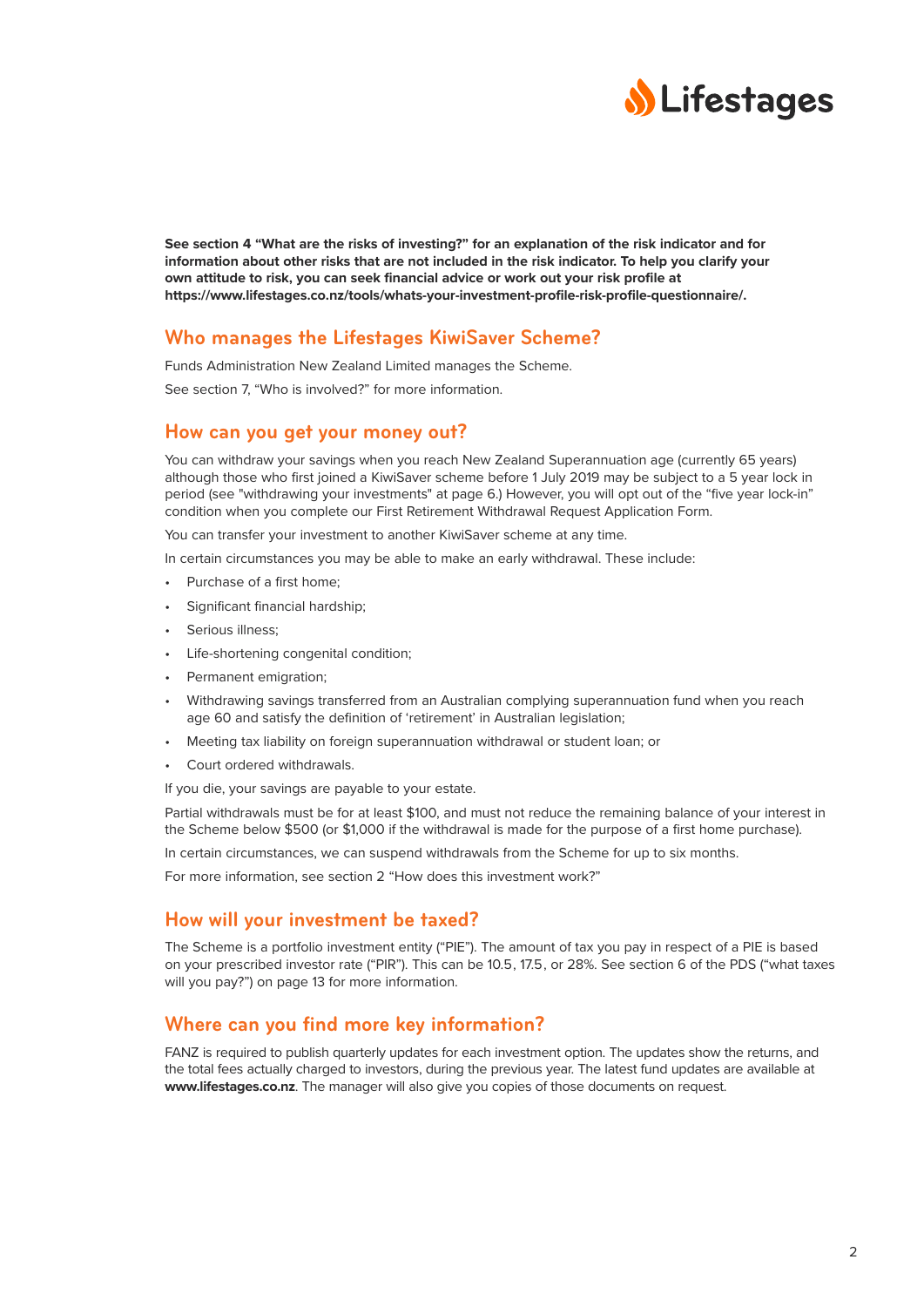# **Contents**

|                                             | raye              |
|---------------------------------------------|-------------------|
| 1. Key information summary                  | 1                 |
| 2. How does this investment work?           | 4                 |
| 3. Description of your investment option(s) | 9                 |
| 4. What are the risks of investing?         | 10 <sup>°</sup>   |
| 5. What are the fees?                       | $12 \overline{ }$ |
| 6. What taxes will you pay?                 | 13                |
| 7. Who is involved?                         | 13                |
| 8. How to complain                          | 14                |
| 9. Where you can find more information      | 14                |
| 10. How to apply                            | 14                |

Page

Investments in the Funds do not represent deposits or other liabilities of FANZ or its parent SBS Bank (or any other member of the SBS Bank group), and are subject to investment risk. The investment risk includes possible delays in repayment and loss of income or contributions invested. The principal and returns of the Funds are not guaranteed or secured in any way by FANZ or by its parent SBS Bank (or any other member of the SBS Bank group), the Government, the Supervisor, or any other person.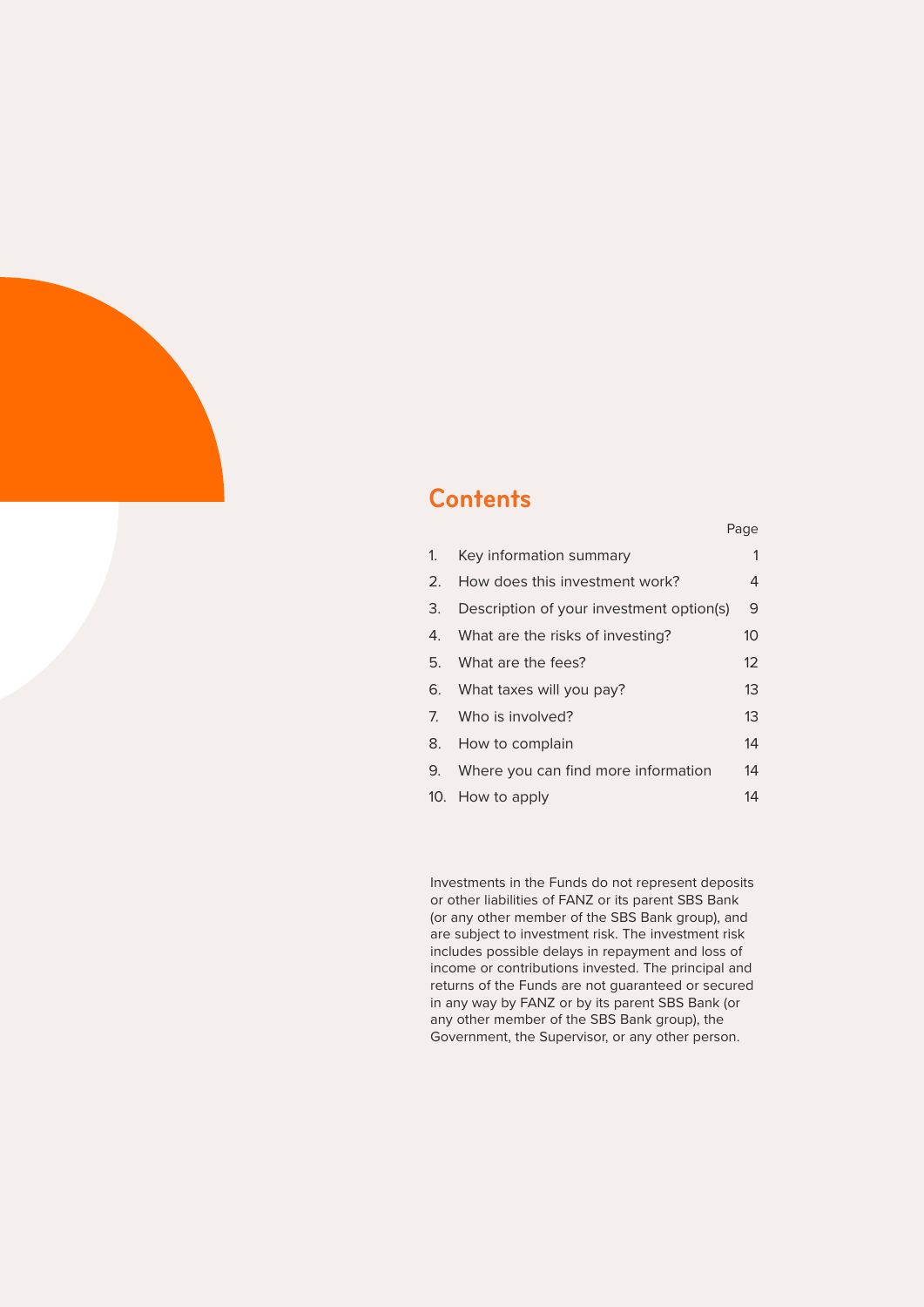

### <span id="page-4-0"></span>2. How does this investment work?

The Scheme is a managed fund and is governed by a "Trust Deed" between FANZ and Trustees Executors Limited ("Supervisor").

The Scheme currently offers two Funds being the Lifestages High Growth Fund (invests primarily in equities, both domestically and globally, and is a higher risk option) and the Lifestages Income Fund (invests predominantly in income producing assets and is a lower risk option).

The Scheme is a pooled investment. By investing, you are pooling your investment with other investors. This means you may have access to a wider range of investment choices and greater buying power than you would usually have if investing alone.

Units in the relevant Fund(s) are issued to reflect your contributions and other amounts received for you (such as the Government contributions, if you qualify). Each unit has a price calculated each business day based on the value of the fund's assets at the time, which may go up or down.

The Scheme is treated as a single fund. This means the assets of the Scheme are available to meet the liabilities of all of the Funds.

### **Significant features and benefits**

**We're with you:** You will need to decide which option is right for you, but you don't need to do this alone. We have expert financial advisers situated throughout New Zealand, as well as a digital team available online, who can help you decide if you are unsure – all at no additional charge.

We also have a mobile "app", retirement calculator, risk profiler, and other tools available online to assist you in reaching your financial goals.

**Investment Expertise:** Our experienced investment team selects a range of well researched specialist investment management firms and securities in New Zealand and around the world. This is mixed with academically researched asset class portfolio construction and an overlay that incorporates social, environmental and governance investment considerations to make sure we invest your money responsibly.

**Lifestages Auto:** This is not a separate fund. It invests in combinations of the Lifestages High Growth Fund and the Lifestages Income Fund in proportions that vary in accordance with pre-selected age bands. This option automatically adjusts the risk profile of your investment by altering the proportions invested into the funds based on your age as at 31 July each year.

We can change the age ranges and the Fund exposures for the Lifestages Auto options at any time. If you invest in Lifestages Auto, we will notify you of any such change and adjust your contributions and accumulated balance(s) accordingly. As the manager, we tailor the asset allocation of the Lifestages Auto profiles to match appropriate levels of risk and expected returns for an average person of your age. The suitability of these profiles for an individual investor is based solely on age and does not take your personal circumstances into account.

**Self-select:** You can choose to invest in the Lifestages High Growth Fund and Lifestages Income Fund in proportions that you decide, taking into account your personal financial goals.

**Default investment option:** If you do not select a Fund, or a combination of Funds, your contributions will be invested into the Lifestages Auto option.

**Annual rebalancing:** We will rebalance your investments annually on or about 15 August to restore your investment mix back to the investment proportions of the Lifestages Auto age investment profile or selfselect proportions you have nominated (unless we notify you otherwise).

**Regular withdrawals:** You can tailor your level of withdrawals to provide you with regular income if you have met the retirement eligibility conditions. Alternatively, you are able to take a lump sum.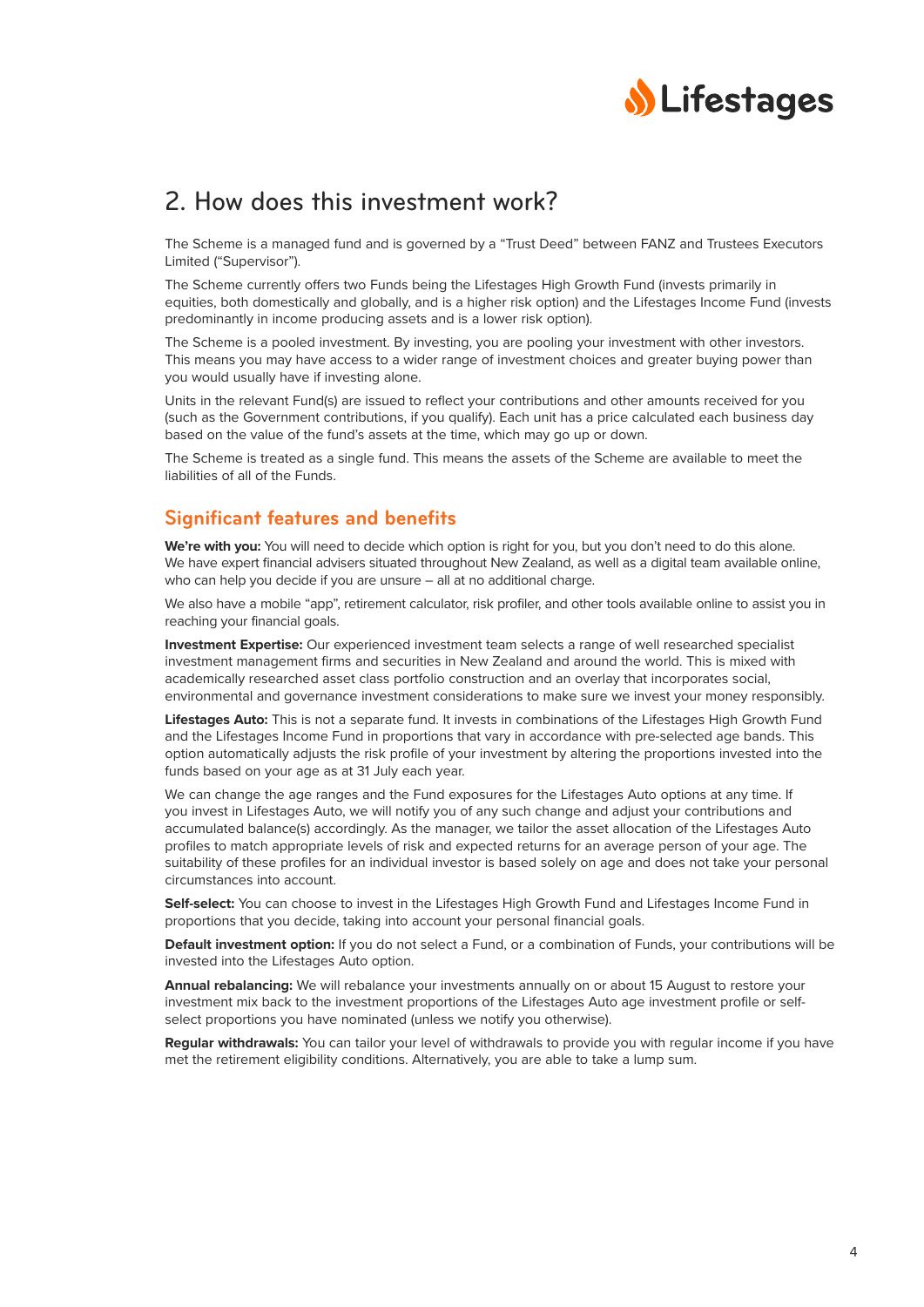### **Joining the Scheme**

You can join the Scheme online if you are over 18 at **[www.lifestages.co.nz](https://www.lifestages.co.nz/)**; or by completing an application form. You are eligible to join if you are already a member of another KiwiSaver scheme or someone who is:

- A New Zealand citizen or, entitled to live in New Zealand indefinitely; and
- Normally living in New Zealand or, where eligible, a State Services employee serving overseas.

If you do not select a Fund, or a combination of Funds, your contributions will be invested in the Lifestages Auto option.

**Employer chosen scheme:** If your employer has chosen the Scheme as their preferred KiwiSaver scheme, and you are not already a member of KiwiSaver, you will be automatically enrolled in the Scheme when you first start employment and your contributions will be invested in the Lifestages Auto option. If you have been automatically enrolled, you can choose to opt out between 14 to 56 days from the date you started your new job. You will need to apply to Inland Revenue to do so.

Section 10 "How to apply" outlines how to join the Scheme.

### **Making investments**

The contribution types are summarised below.

**Employee contributions:** If you are an employee earning salary or wages, you will need to make regular contributions (unless you are on a savings suspension or you have reached "qualifying age").

You can choose to contribute an amount equal to 3, 4, 6, 8 or 10% of your gross (before tax) salary or wages, plus any other remuneration such as bonuses and overtime. If you do not choose a contribution rate, your rate will be 3%. You can change your contribution rate between these percentages, or even take a savings suspension, from time to time.

Your employer will normally deduct your contributions automatically from your salary or wages and pay them directly to Inland Revenue who will pass them on to the Scheme (with interest, if any).

**Voluntary contributions:** All members (including if you are self-employed or not earning) can also make voluntary contributions. You can make voluntary lump sum payments direct to your Scheme account or via Inland Revenue. There is a minimum contribution level of \$50 for an initial lump sum contribution, but no minimum contribution for regular and ad hoc contributions.

**Regular contributions:** You can set up a regular payment at any time in the Scheme via Online Banking or by completing the application form and the direct debit authority.

**Transferred contributions:** You may also be able to transfer savings from an existing New Zealand or overseas superannuation scheme. To transfer from an Australian complying superannuation fund, you will have permanently immigrated to New Zealand.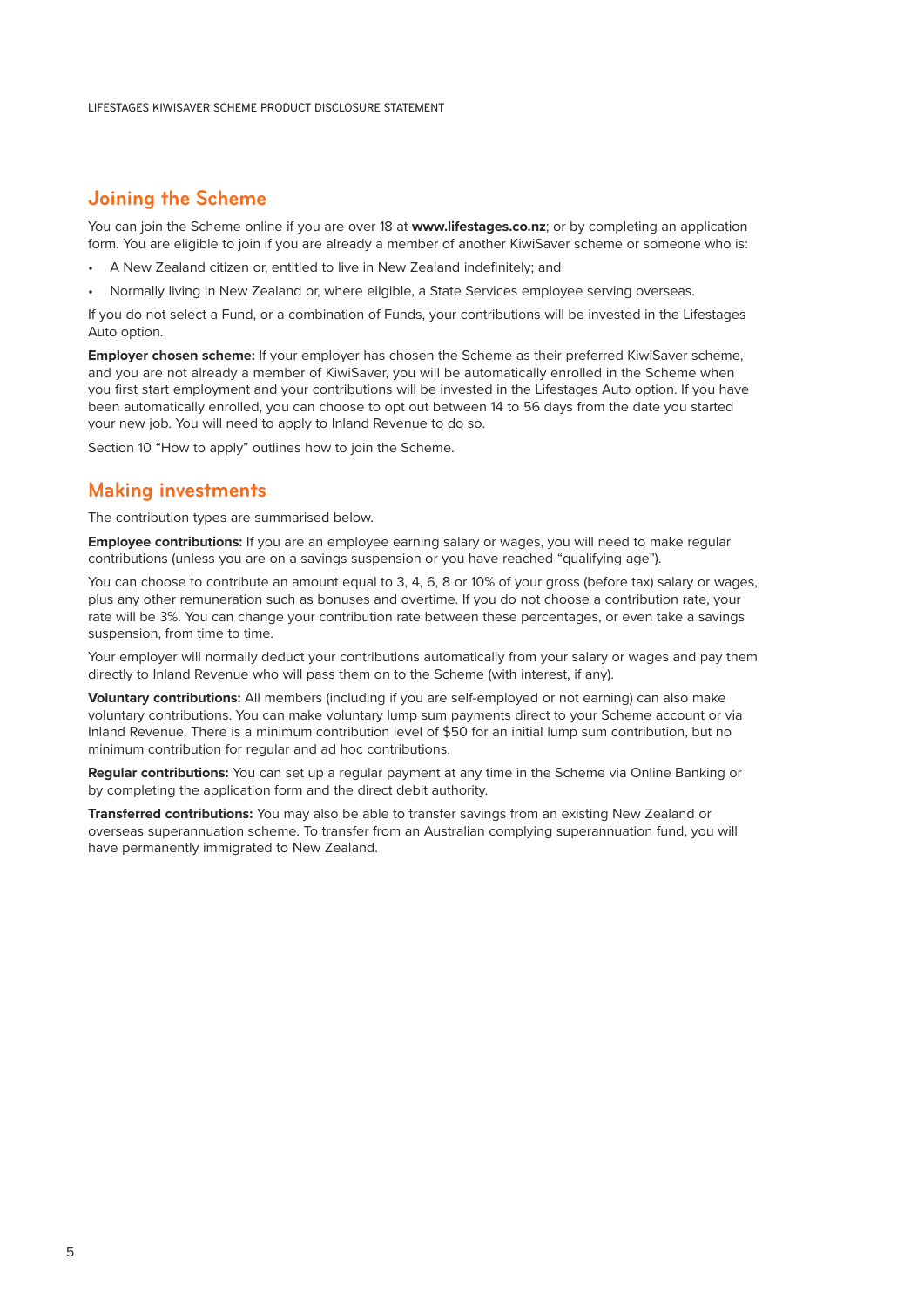

**Employer contributions:** Your employer is generally required by law to make regular contributions to your KiwiSaver account unless:

- You are under 18;
- You have reached the age of 65\*;
- You are on a savings suspension or are not contributing;
- You have made a Life-shortening Congenital Conditions withdrawal; or
- They are already making contributions for your benefit to another retirement scheme, which meet their employer contribution obligations.

Your employer's contributions must equal a minimum of 3% of your gross (before tax) salary or wages. They will have employer superannuation contribution tax deducted from them. Your employer can also make additional voluntary contributions through Inland Revenue to your KiwiSaver account.

If you joined KiwiSaver (or a complying fund) before 1 July 2019, a 5 year minimum membership requirement applies if you were aged 60 or over when you joined. During the 5 year minimum membership period you are entitled to compulsory employer contributions if you are contributing from your wages or salary. Once you've reached the age of 65 you can opt out of this requirement, however if you do so you will forgo your entitlement to compulsory employer contributions.

Government contribution: Under current law (while you contribute and are eligible), the Government will make an annual contribution to your account (formerly known as a member tax credit). This is currently 50c for every dollar you contribute, up to a maximum Government contribution of \$521.43 a year (matching member contributions of \$1,042.86 a year).

Government contributions are calculated annually based on the total employee and voluntary contributions you have made during the last year (1 July to 30 June) and the number of days occurring that year that you were eligible to receive a Government contribution.

You will be eligible if:

- You are at least 18 years old and have yet to reach 65\*\*; and
- You mainly live in New Zealand.
- \*\* If you joined KiwiSaver (or a complying fund) before 1 July 2019, a 5 year minimum membership requirement applies if you were aged 60 or over when you joined. During the 5 year minimum membership period you are entitled to receive the Government contribution. Once you've reached the age of 65 you can opt out of this requirement, however if you do so you will forgo your entitlement to the Government contribution. Your entitlement will be prorated from 1 July in the year that you opt out until the date you opt out.

**Savings suspension:** You can suspend your employee contributions at any time, after you have been a member for one year, for periods of up to one year. If you have been a member for less than one year, you may apply to Inland Revenue for an early savings suspension on the grounds of financial hardship. If you do so, your employer will not be required to contribute during the period.

See the "Other Material Information" document on the offer register at **[www.lifestages.co.nz](https://www.lifestages.co.nz/)** for more information about making investments.

### **Withdrawing your investments**

As the Scheme is a KiwiSaver scheme and is intended to support your retirement, you can generally only withdraw your money when you reach qualifying age, currently 65.

If you joined a KiwiSaver scheme prior to to 1 July 2019, you will also be subject to a "five year lock-in period", unless you choose to opt out (although if you do that and have turned 65 you won't be eligible to receive any Government contributions and your employer can stop its contributions).

#### Except:

- If you joined KiwiSaver on or after 1 July 2019, the five year lock-in period does not apply.
- If you are subject to the five year lock-in period, you can opt out of that minimum membership requirement (although if you do that and have turned 65 you won't be eligible to receive any Government contributions and your employer can stop its contributions).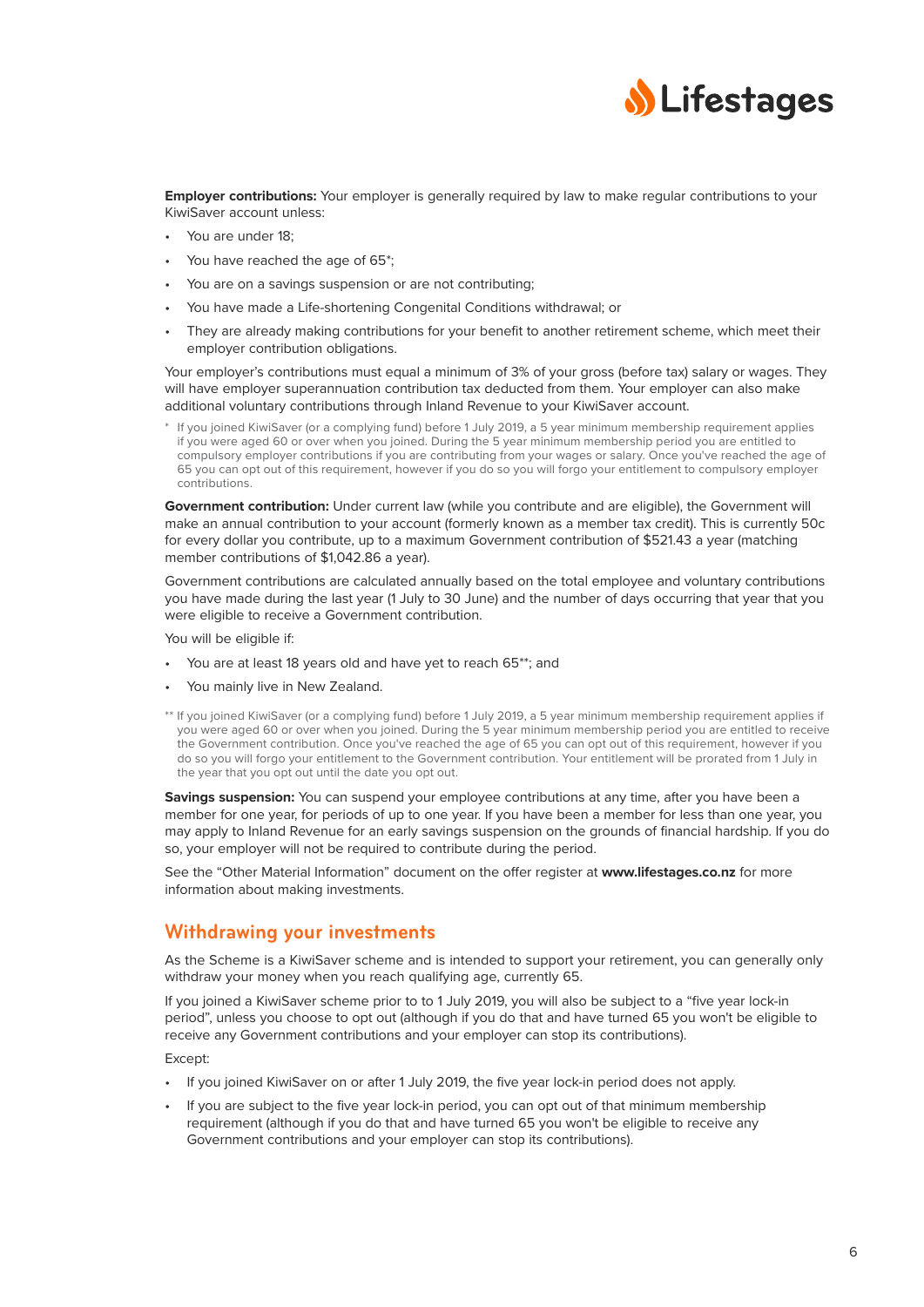Restrictions on withdrawals are set out in the KiwiSaver Act 2006 and within the "Other Material Information" document found on the offer register at **[www.disclose-register.companiesoffice.govt.nz](https://www.disclose-register.companiesoffice.govt.nz/)** or within the relevant withdrawal application forms. The withdrawal features are summarised in the table below.

| <b>Withdrawal type</b>                                                                                                                                                                                     |                                                                        | <b>What can I withdraw?</b>                                                                       |                                                                                                                         |                                                                            |  |
|------------------------------------------------------------------------------------------------------------------------------------------------------------------------------------------------------------|------------------------------------------------------------------------|---------------------------------------------------------------------------------------------------|-------------------------------------------------------------------------------------------------------------------------|----------------------------------------------------------------------------|--|
|                                                                                                                                                                                                            | Your<br>contributions,<br>employer<br>contributions<br>and all returns | <b>Annual Government</b><br>contributions (net of<br>any potential claw<br>backs and<br>expenses) | \$1,000 Government<br>kick-start (was only<br>available to KiwiSaver<br>members who joined on<br>or before 21 May 2015) | Amounts transferred from<br>an Australian complying<br>superannuation fund |  |
| Retirement ("Qualifying Age")                                                                                                                                                                              |                                                                        |                                                                                                   |                                                                                                                         |                                                                            |  |
| Purchase of first home<br>(or second home in certain<br>circumstances). The value<br>of your investment after the<br>withdrawal must be at<br>least \$1,000.                                               |                                                                        |                                                                                                   |                                                                                                                         |                                                                            |  |
| Significant financial hardship<br>Payment is at the sole discretion<br>of the Supervisor (apply to Inland<br>Revenue if a member of less than<br>2 months).                                                |                                                                        |                                                                                                   |                                                                                                                         |                                                                            |  |
| Serious illness<br>Payment is at the discretion of<br>the Supervisor and is subject to<br>confirmation of a Serious Illness<br>from a medical practitioner.                                                |                                                                        |                                                                                                   |                                                                                                                         |                                                                            |  |
| Life-shortening congenital<br>conditions<br>Payment is at the discretion of<br>the Supervisor and is subject to<br>confirmation of Life-shortening<br>Congenital Condition from a<br>medical practitioner. |                                                                        |                                                                                                   |                                                                                                                         |                                                                            |  |
| Permanent emigration<br>to Australia<br>You can transfer to an Australian<br>complying superannuation fund.                                                                                                |                                                                        |                                                                                                   |                                                                                                                         |                                                                            |  |
| Permanent emigration<br>(excluding Australia)<br>Refer to the conditions contained<br>in the relevant application form.                                                                                    |                                                                        |                                                                                                   |                                                                                                                         |                                                                            |  |
| Death<br>Your balance will be paid to<br>your estate.                                                                                                                                                      |                                                                        | $\mathbf{z}$                                                                                      |                                                                                                                         |                                                                            |  |
| Foreign superannuation<br>transfers, NZ tax or student loan<br>applications                                                                                                                                |                                                                        |                                                                                                   |                                                                                                                         |                                                                            |  |
| As directed by court order<br>Includes an order under s31 of<br>the Property (Relationship) Act<br>1976.                                                                                                   |                                                                        |                                                                                                   |                                                                                                                         |                                                                            |  |

\* Amounts transferred are available following retirement from age 60.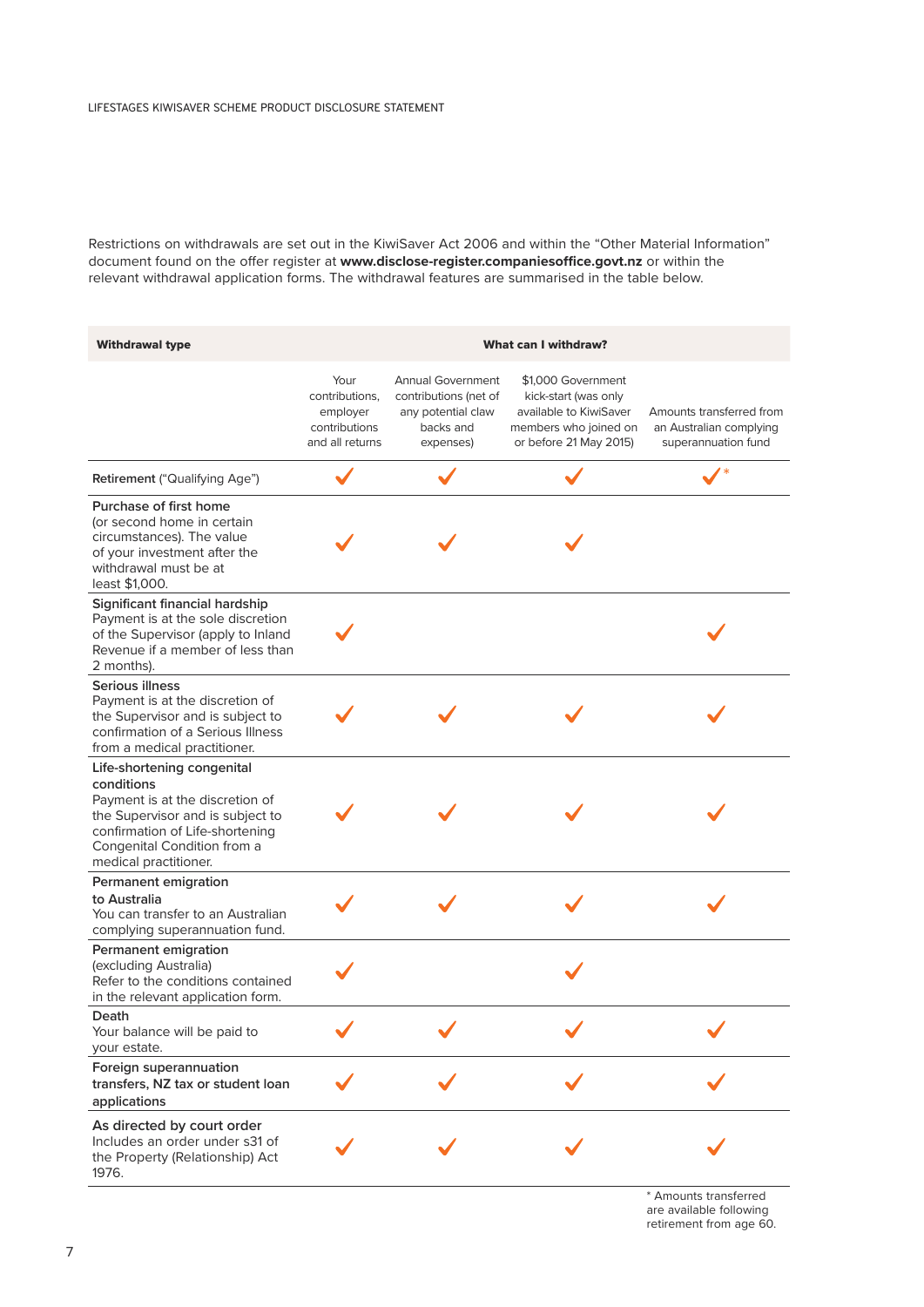

**Minimum withdrawal amounts apply:** if you are not making a full withdrawal the minimum withdrawal amounts can be found in the table below.

| <b>Withdrawal type</b> | <b>Minimum amount</b> | <b>Frequency</b>             |
|------------------------|-----------------------|------------------------------|
| Lump sum               | \$100                 | Any time                     |
| Regular withdrawal     | \$100                 | Weekly, fortnightly, monthly |

We can alter these minimum amounts (and the permitted manner and frequency of withdrawals) at any time.

**Minimum balances apply:** We can also set a minimum balance that must remain in your account or a Fund. Currently you must have a minimum balance of \$500 in the Scheme (or \$1,000 if a withdrawal is made for the purpose of a first home purchase). This would require you to make a full withdrawal if your account balance fell below the minimum amount.

**Suspension powers:** In certain circumstances we may need to suspend or delay payment of withdrawals for up to six months.

See the "Other Material Information" document on the offer register at **[www.disclose-register.](https://www.disclose-register.companiesoffice.govt.nz/) [companiesoffice.govt.nz](https://www.disclose-register.companiesoffice.govt.nz/)** for more information.

### **How to switch between Funds**

You can change the Fund or Funds you are invested in at any time, subject to any terms we may have. You do this by selecting an investment profile that includes the Lifestages High Growth and/or Income Funds or, alternatively, the Lifestages Auto option. We will then switch your existing savings and future contributions to reflect your selection on the next valuation date.

You can do this online or by using the relevant form on our website **[www.lifestages.co.nz](https://www.lifestages.co.nz/)**.

See the "Other Material Information" document on the offer register at **[www.disclose-register.](https://www.disclose-register.companiesoffice.govt.nz/) [companiesoffice.govt.nz](https://www.disclose-register.companiesoffice.govt.nz/)** for more information about switching between Funds.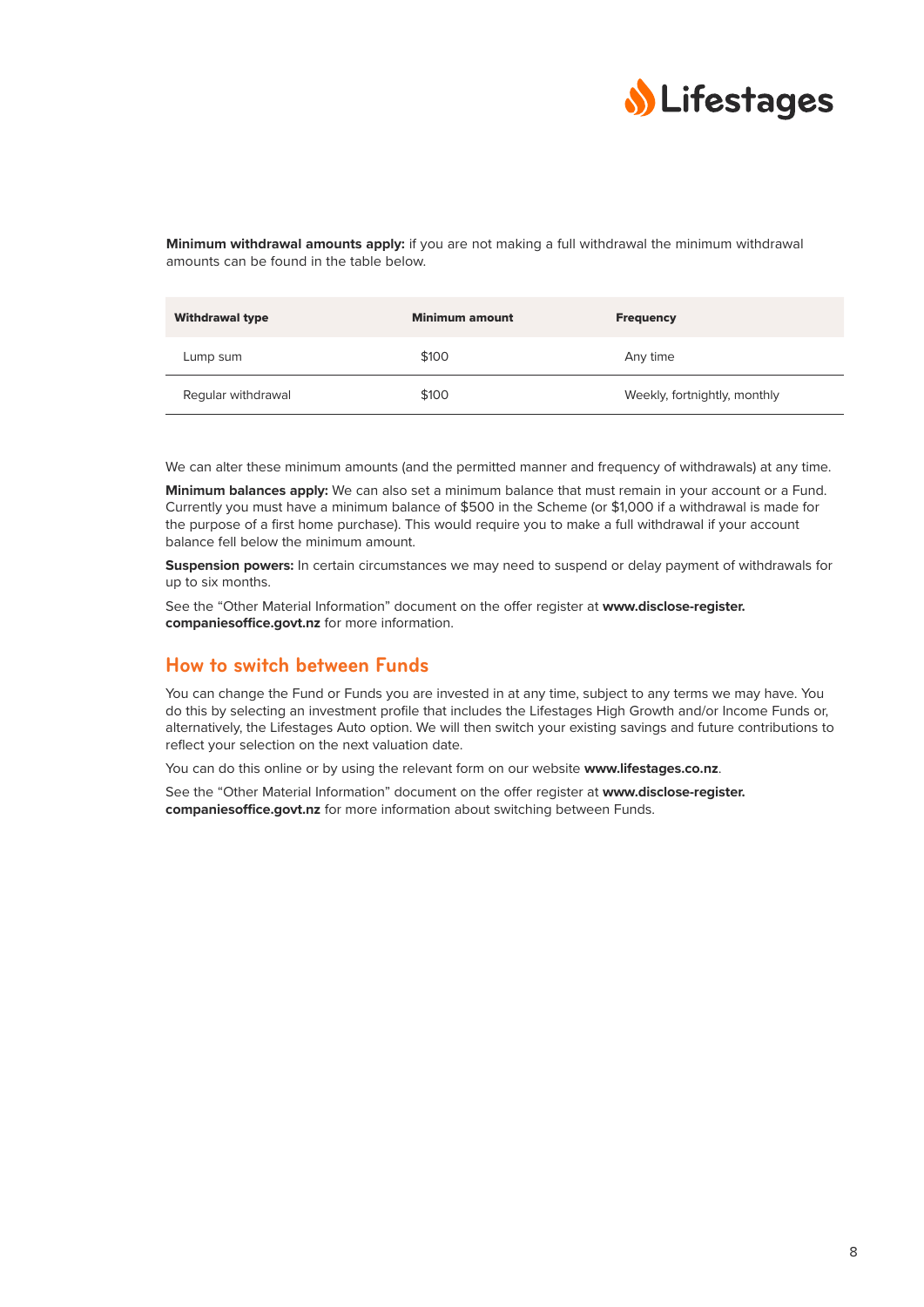# <span id="page-9-0"></span>3. Description of your investment option(s)

| <b>Fund</b><br>name                                | <b>Summary of investment objectives</b><br>and investment strategies                                                                                                                                                                                                                                                                                                                                                                                                                                                                                                     | <b>Target</b><br>investment mix                                                                                                                                                                                                                 | <b>Risk indicator</b>                                                                                                                                                                                                       | <b>Recommended</b><br>minimum<br>investment<br>timeframe                                                                                                                                                                                              |
|----------------------------------------------------|--------------------------------------------------------------------------------------------------------------------------------------------------------------------------------------------------------------------------------------------------------------------------------------------------------------------------------------------------------------------------------------------------------------------------------------------------------------------------------------------------------------------------------------------------------------------------|-------------------------------------------------------------------------------------------------------------------------------------------------------------------------------------------------------------------------------------------------|-----------------------------------------------------------------------------------------------------------------------------------------------------------------------------------------------------------------------------|-------------------------------------------------------------------------------------------------------------------------------------------------------------------------------------------------------------------------------------------------------|
| <b>Lifestages</b><br>High<br>Growth<br><b>Fund</b> | <b>Objective:</b> To provide a gross return<br>which exceeds the return of the<br>benchmark on a rolling three<br>year basis.<br><b>Strategy: The Fund will invest</b><br>primarily in a broad spread of<br>New Zealand and international<br>equities.<br>The Fund may not produce much<br>in the way of income but should<br>produce long term capital growth<br>and a greater return than the<br>Income Fund.                                                                                                                                                          | 2<br>26<br>%<br>72<br>Cash and cash equivalents (1-10%)<br>Australasian equities (10–40%)<br>International equities (50-90%)                                                                                                                    | <b>LOWER RISK</b><br>2<br>3<br>4<br>5<br><b>POTENTIALLY</b><br><b>LOWER</b><br><b>RETURNS</b>                                                                                                                               | <b>HIGHER RISK</b><br>6<br>7<br>$\rightarrow$ 7 years<br>POTENTIALLY<br><b>HIGHER</b><br><b>RETURNS</b>                                                                                                                                               |
| <b>Lifestages</b><br>Income<br><b>Fund</b>         | <b>Objective:</b> To provide a gross return<br>which exceeds the return of the<br>benchmark on a rolling three-year<br>basis.<br><b>Strategy:</b> The Fund will invest<br>predominantly in income producing<br>assets, the majority of these being<br>cash and fixed interest investments.<br>The Fund may also hold high<br>dividend yielding equities and/or<br>listed property and infrastructure<br>investments.<br>The Fund may not produce much in<br>the way of capital growth but should<br>produce more stable returns.                                         | 15<br>%<br>25<br>60<br>Cash and cash equivalents (10-40%)<br>New Zealand fixed interest (10-40%)<br>International fixed interest (30-70%)<br>Australasian Equities (0-15%)<br>Listed Property (0-10%)<br>Infrastructure (0-10%)                 | <b>LOWER RISK</b><br>5<br>2<br>4<br>3<br>POTENTIALLY<br><b>LOWER</b><br><b>RETURNS</b>                                                                                                                                      | <b>HIGHER RISK</b><br>6<br>7<br>$\rightarrow$ 2 years<br><b>POTENTIALLY</b><br><b>HIGHER</b><br><b>RETURNS</b>                                                                                                                                        |
| <b>Lifestages</b><br>Auto                          | <b>Description:</b> These life cycle<br>investment options offer a<br>combination of the Lifestages High<br>Growth Fund ("High Growth") and<br>the Lifestages Income Fund<br>("Income") that varies based on<br>your age.<br><b>Objective:</b> To provide appropriate<br>levels of risk and return for an<br>average person within each life<br>cycle stage, noted in the next<br>column.<br><b>Strategy: The individual</b><br>investment objectives and<br>investment strategies for each<br>Fund that the different life cycle<br>stages invest in are set out above. | Age 0-34:*<br>100% High Growth<br>0%<br>Income<br>Age 35-44:*<br>80% High Growth<br>20% Income<br>Age 45-54:*<br>60% High Growth<br>40% Income<br>Age 55-64:*<br>40% High Growth<br>60% Income<br>Age 65+:*<br>25% High Growth<br>75%<br>Income | <b>LOWER RISK</b><br>2<br>3<br>4<br>5<br>3<br>5<br>2<br>4<br>1<br>3<br>$\overline{4}$<br>5<br>1<br>2<br>5<br>2<br>3<br>$\overline{4}$<br>1<br>3<br>4<br>5<br>1<br>2<br><b>POTENTIALLY</b><br><b>LOWER</b><br><b>RETURNS</b> | <b>HIGHER RISK</b><br>6<br>$\rightarrow$ 7 years<br>6<br>7<br>$\rightarrow$ 6 years<br>6<br>7<br>$\rightarrow$ 5 years<br>$\rightarrow$ 4 years<br>6<br>7<br>6<br>$\rightarrow$ 3 years<br>7<br><b>POTENTIALLY</b><br><b>HIGHER</b><br><b>RETURNS</b> |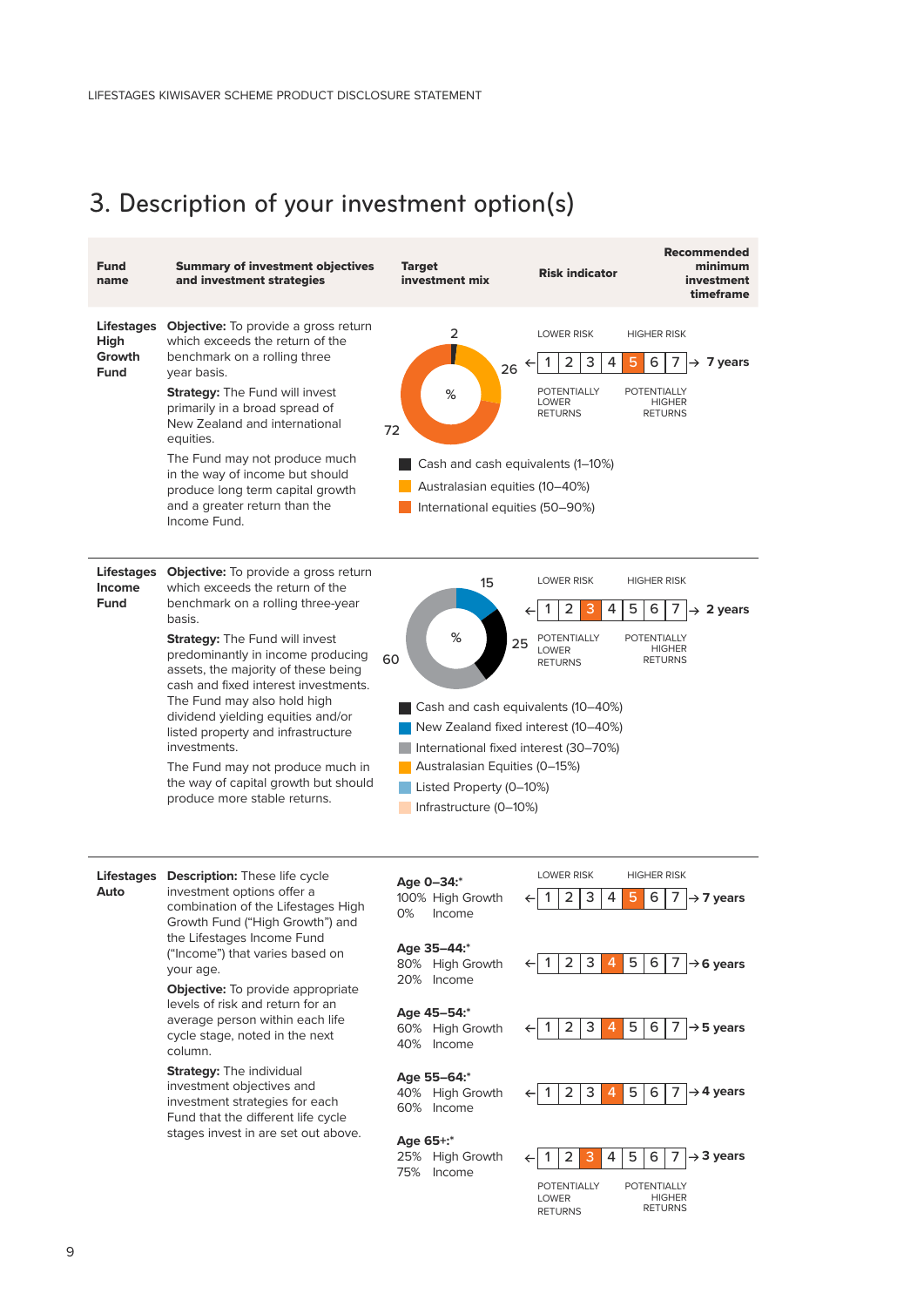



#### <span id="page-10-0"></span>**\* Lifestages Auto Target Investment Mix**

We can change the age ranges and the Fund exposures for the Lifestages Auto options at any time. If you are invested in Lifestages Auto, we will notify you of any such change and adjust your contributions and accumulated balance(s) accordingly, if applicable.

### **Changes to the SIPO**

We can change the Statement of Investment Policy and Objectives ("SIPO") for the Scheme in accordance with the Trust Deed and the Financial Markets Conduct Act 2013. We and the Supervisor must agree in writing to any changes to the SIPO. For material changes, we will provide 30 days' notice in advance to all existing members of the proposed change.

Any changes to the SIPO will be lodged with the Registrar of Financial Service Providers within 5 working days of the change taking effect. The most current version of the SIPO can be found on the offer register at **[www.disclose-register.companiesoffice.govt.nz](https://www.disclose-register.companiesoffice.govt.nz/)**.

Further information about the assets in each investment option can be found in the fund updates at our website, **[www.lifestages.co.nz](https://www.lifestages.co.nz/)**.

### **Responsible Investment**

Our aim is to grow our clients' capital investment over the long term. We believe incorporating responsible investing allows us to enhance and preserve value for clients.

Responsible investment, including environmental, social, and governance considerations, is taken into account in the investment policies and procedures of the scheme as at the date of this product disclosure statement. You can obtain an explanation of the extent to which responsible investment is taken into account in those policies and procedures at **[www.lifestages.co.nz](https://www.lifestages.co.nz)**. We screen your KiwiSaver investments to ensure that the following harmful practises are not invested in or are only invested in at levels that are minimised.



# 4. What are the risks of investing?

### **Understanding the risk indicator**

Managed funds in New Zealand must have a standard risk indicator. The risk indicator is designed to help investors understand the uncertainties both for loss and growth that may affect their investment. You can compare funds using the risk indicator.

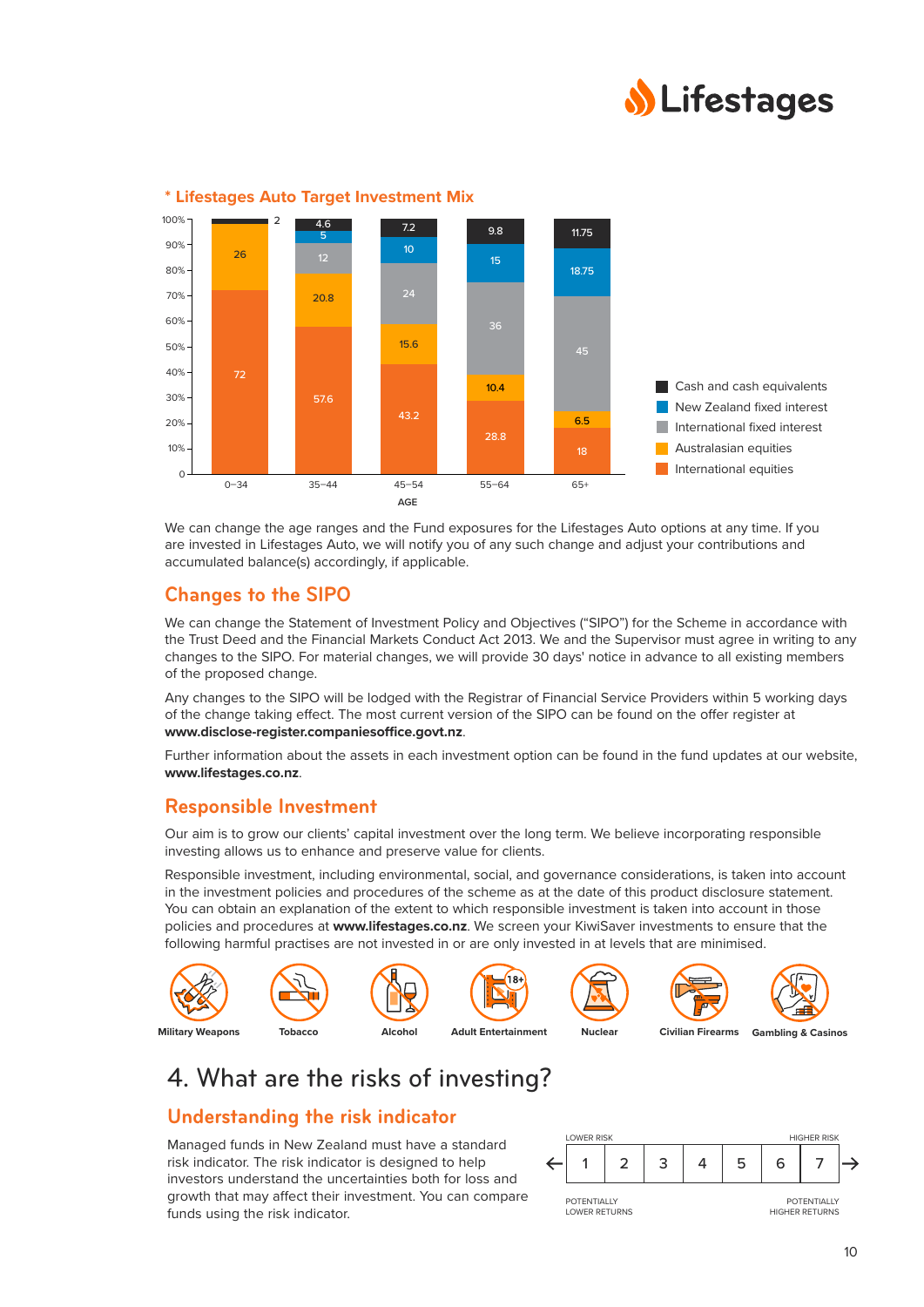### **Example risk indicator**

The risk indicator for each investment option can be found in section 3 "Description of your investment option(s)".

The risk indicator is rated from 1 (low) to 7 (high). The rating reflects how much the value of the fund's assets goes up and down (volatility). A higher risk generally means higher potential returns over time, but more ups and downs along the way.

To help you clarify your own attitude to risk, you can seek financial advice or work out your risk profile at **[https://www.lifestages.co.nz/tools/whats-your-investment-profile-risk-profile-questionnaire/](https://www.lifestages.co.nz/tools/whats-your-investment-profile-risk-profile-questionnaire)**.

Note that even the lowest category does not mean a risk-free investment, and there are other risks (described under the heading "Other specific risks") that are not captured by this rating.

This risk indicator is not a guarantee of a fund's future performance. The risk indicator is based on the returns data for the five years to 30 June 2021. While risk indicators are usually relatively stable, they do shift from time to time. You can see the most recent risk indicator in the latest fund updates for the relevant investment option.

### **General investment risks**

Some of the things that may cause the Funds' value to move up and down, which affect the risk indicator, are:

**Investment return risk:** Investment return risk is the risk that returns from the Funds' investments will be negative or lower than expected, affecting the value of your investment in the Funds.

**Market risk:** Investments generally are affected by movements in market demand and supply, economic conditions, market sentiment, political events, natural disasters, pandemics, climate change, and consumer demand. This is of significance to the Funds offered under this PDS as the assets of those Funds are market linked.

**Currency risk:** Currency risk is the risk of exchange rate fluctuations between the New Zealand dollar (the currency in which the Funds are valued) and foreign currencies.

Currency risk will affect Funds where investments are made outside of New Zealand. To help mitigate the potential impact of currency movements, Funds with non-Australian dollar foreign currency exposure use varying levels of hedging. The currency management policy for each Fund is detailed in its SIPO.

**Credit risk:** Credit risk is the risk of a Fund or of any investment becoming insolvent, or being placed into receivership, liquidation, or statutory management or being otherwise unable to meet its financial obligations.

**Company risk:** Company risk is the risk faced by an investor who holds financial products of a particular company and therefore has exposure to the fluctuations in that company's performance.

**Liquidity risk:** Liquidity risk is the risk that due to market disruption, we may not be able to easily convert some investments into cash. This may cause the suspension of one or more Funds.

### **Other specific risks**

There are other factors that may affect an investor's returns that are not reflected in the risk indicator.

**SBS Bank counterparty risk:** The Lifestages Income Fund has significant exposure to SBS Bank through its investments in unsecured deposits issued by SBS Bank.

Investments are made on an arms-length basis and on normal commercial terms. Any event or circumstance affecting SBS Bank's ability to pay interest on, or repay the principal amount of, those investments could mean that SBS Bank is unable to make interest payments, or is unable to repay those investments when they mature (or at all). This could materially affect the assets and investment performance of the fund. The current credit rating for SBS Bank can be found in the latest fund update.

See the "Other Material Information" document on the offer register at **[www.disclose-register.companiesoffice.](https://www.disclose-register.companiesoffice.govt.nz/) [govt.nz](https://www.disclose-register.companiesoffice.govt.nz/)** for more information about risk.

**Asset allocation risk:** Over a longer time-frame, the selection of an incorrect risk profile or a change in risk profile in response to current market events by a member can have significant impacts on potential retirement income. We have a variety of tools and financial advisers available to members to minimise this risk for no additional charge.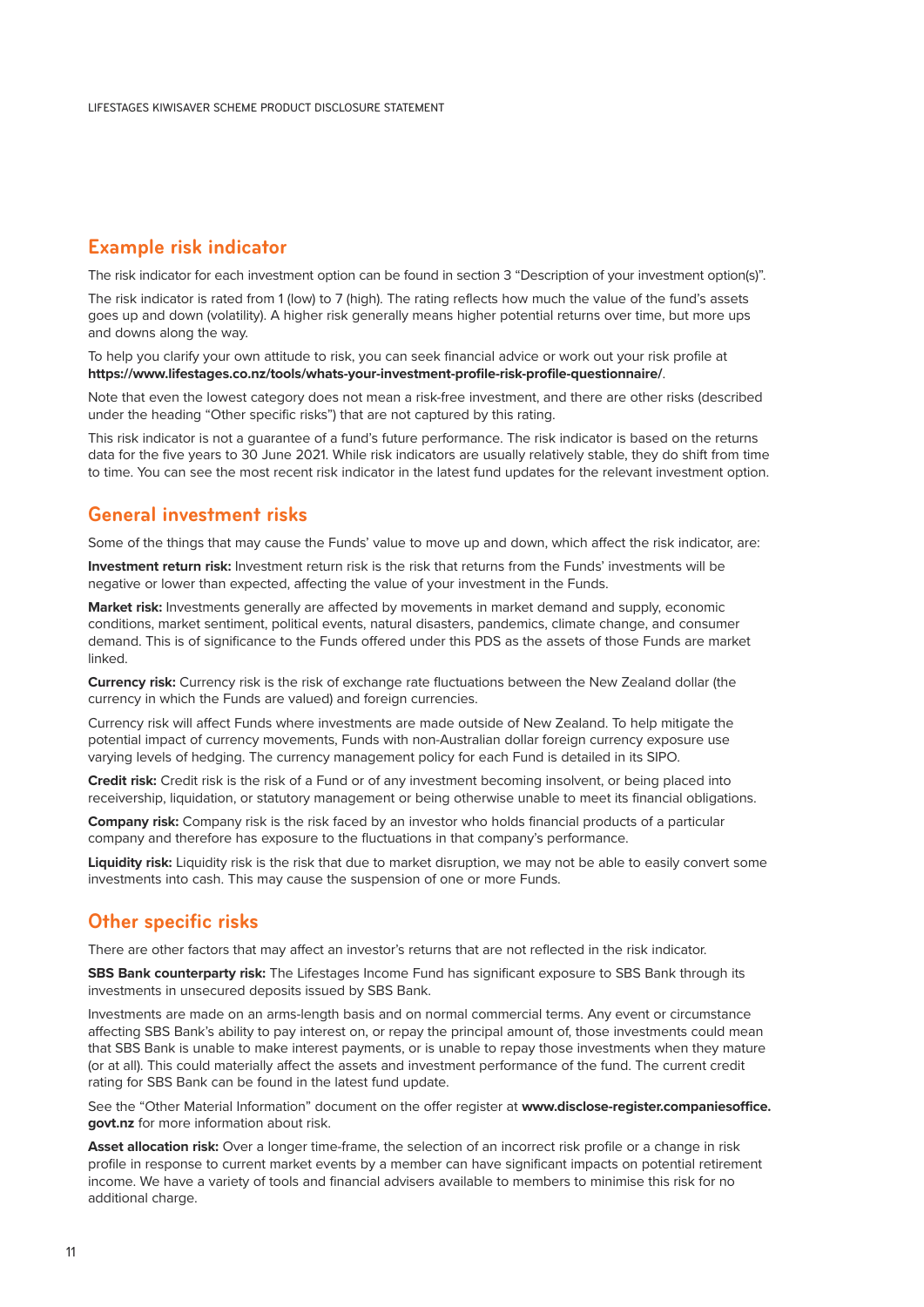

## <span id="page-12-0"></span>5. What are the fees?

You will be charged fees for investing in the Scheme. Fees are deducted from your investment and will reduce your returns. If FANZ invests in other funds, those funds may also charge fees. The fees you pay will be charged in two ways:

- Regular charges (for example, annual fund charges). Small differences in these fees can have a big impact on your investment over the long term; and
- One-off fees (for example, contribution fees and withdrawal fees although these are not currently charged).

| <b>Fund name</b>               | <b>Annual management</b><br>fee | <b>Annual</b><br>administration<br>charges*<br>(estimated) | <b>Total annual</b><br>fund charges<br>(estimated) | <b>Other charges</b>                   |
|--------------------------------|---------------------------------|------------------------------------------------------------|----------------------------------------------------|----------------------------------------|
| Lifestages High Growth<br>Fund | 0.80%                           | 0.31%                                                      | 1.11%                                              |                                        |
| Lifestages Income Fund         | 0.50%                           | 0.29%                                                      | 0.79%                                              |                                        |
| <b>Lifecycle option</b>        |                                 |                                                            |                                                    |                                        |
| Lifestages Auto 0-34           | 0.80%                           | 0.31%                                                      | 1.11%                                              | <b>Member fee of</b><br>\$24 per       |
| Lifestages Auto 35–44          | 0.74%                           | 0.31%                                                      | 1.05%                                              | annum per<br>member<br>(\$2 per month) |
| Lifestages Auto 45–54          | 0.68%                           | 0.30%                                                      | 0.98%                                              |                                        |
| Lifestages Auto 55–64          | 0.62%                           | 0.30%                                                      | 0.92%                                              |                                        |
| Lifestages Auto 65+            | 0.58%                           | 0.29%                                                      | 0.87%                                              |                                        |

\* Annual administration charges include estimates of underlying fund charges. Actual charges will depend on the performance of the underlying funds and investment managers and may vary from the estimates. Actual charges over the most recent completed financial year are available in the latest fund updates.

All fees are disclosed as a % of the net asset value. GST will be included in some expenses, where applicable.

**Management fees:** Each Fund has an annual management fee, which is used to pay for the investment management services and the administration costs of the Fund. The fee is deducted from, and reflected in the unit price, of the Funds concerned.

**Administration charges:** This covers expenses incurred in running the Funds (e.g. accounting, audit, and regulatory compliance costs). This also covers the Supervisor's annual fee (for the services it provides) and an estimate of fees and expenses incurred by the underlying funds. These fees are deducted from, and reflected in the unit price of the Funds concerned.

**Other charges:** This is a monthly member fee of \$2 (\$24 per annum), which may be deducted from your account the following month by redeeming some of your units (or when you have a sufficient balance).

**Individual action fees:** We do not currently charge contribution, establishment, termination, withdrawal fees or buy/sell costs, but we could charge these or other fees in the future, subject to giving affected members at least 30 days' prior notice.

We are entitled to charge a maximum exit fee on all Funds of 5% of the amount withdrawn.

See the "Other Material Information" document on the offer register at **[www.disclose-register.](https://www.disclose-register.companiesoffice.govt.nz/) [companiesoffice.govt.nz](https://www.disclose-register.companiesoffice.govt.nz/)** for more information about fees.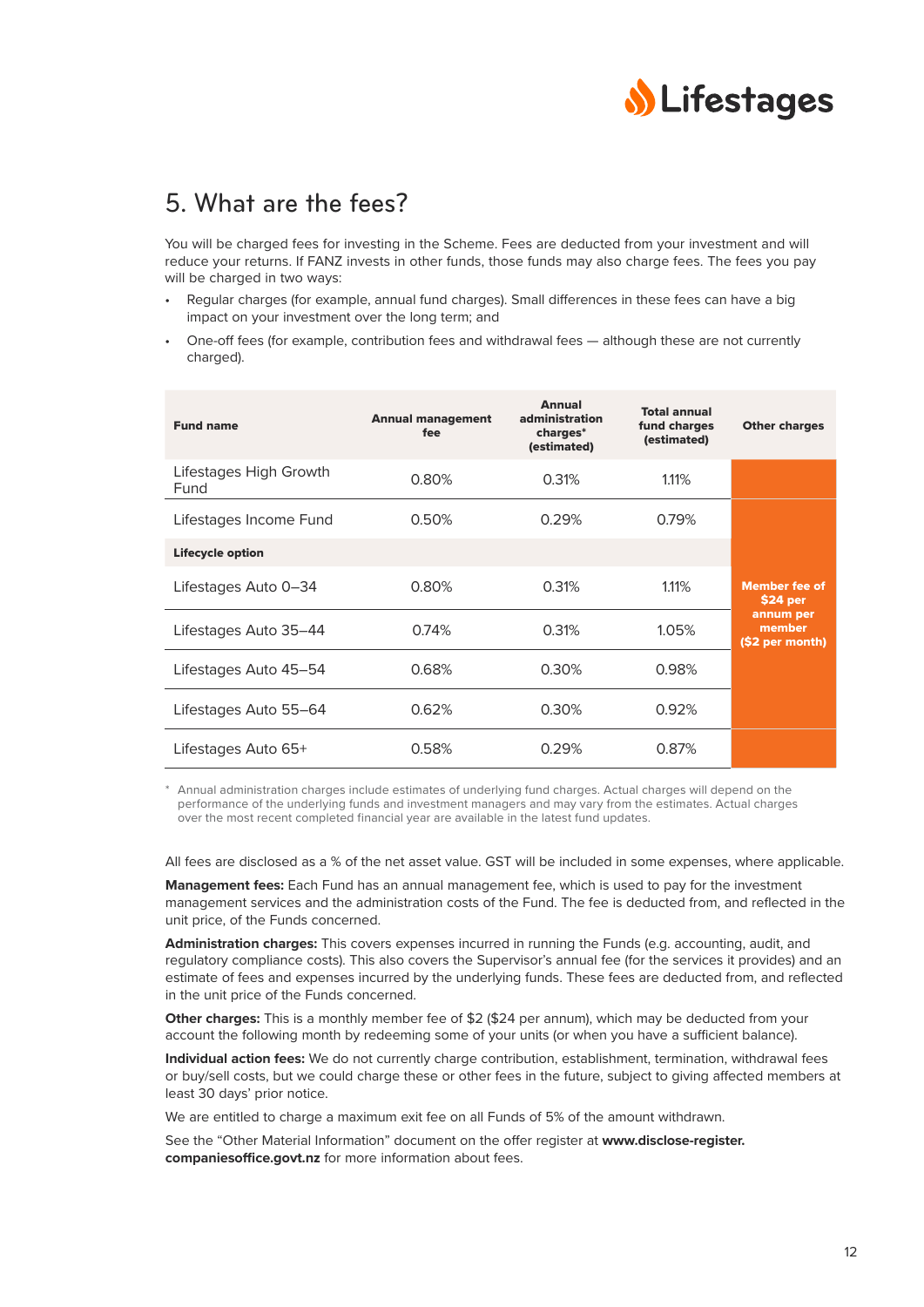<span id="page-13-0"></span>

| Example of how fees apply to an investor                                                                           | Over the next year Michelle pays other charges<br>of \$24. |       |
|--------------------------------------------------------------------------------------------------------------------|------------------------------------------------------------|-------|
| Michelle invests \$10,000 in the Lifestages High<br>Growth Fund. The starting value of her investment              | <b>Estimated total fees for the first year</b>             |       |
| is \$10,000.                                                                                                       | Individual action fees:                                    | \$0   |
| She is charged management and administration<br>fees, which work out to be about \$111 (1.11% of                   | Fund charges:                                              | \$111 |
| \$10,000). These fees might be more or less if her<br>account balance has increased or decreased over<br>the year. | Other charges:                                             | \$24  |

See the latest fund updates for an example of the actual returns and fees investors were charged over the past year. This example applies only to the Lifestages High Growth Fund. If you are considering investing in another Fund, or investment option in the scheme, this example may not be representative of the actual fees you may be charged.

### **The fees can be changed**

We may agree with the Supervisor to vary the fees from time to time. Fees not currently charged may also be introduced at any time as permitted by the Trust Deed. However, any changes in fees will be subject to the "reasonable fees" restrictions outlined in the KiwiSaver Act.

We must publish a fund update for each investment option showing the fees actually charged during the most recent year. Fund updates, including past updates, are available on the offer register at **[www.disclose-register.companiesoffice.govt.nz](https://www.disclose-register.companiesoffice.govt.nz/)**.

# 6. What taxes will you pay?

The Scheme is a portfolio investment entity. The amount of tax you pay is based on your prescribed investor rate ("PIR"). To determine your PIR, go to **[www.ird.govt.nz/roles/portfolio-investment-entities/find-my](https://www.ird.govt.nz/roles/portfolio-investment-entities/find-my-prescribed-investor-rate)[prescribed-investor-rate](https://www.ird.govt.nz/roles/portfolio-investment-entities/find-my-prescribed-investor-rate)**. If you are unsure of your PIR, we recommend you seek professional advice or contact the Inland Revenue Department ("IRD"). It is your responsibility to tell FANZ your PIR when you invest or if your PIR changes. If you do not tell FANZ, a default rate may be applied. If the rate applied to your PIE income is lower than your correct PIR, you will be required to pay any tax shortfall as part of the income tax year-end process. If the rate applied to your PIE income is higher than your PIR, any tax overwithheld will be used to reduce any income tax liability you may have for the tax year and any remaining amount will be refunded to you.

See the "Other Material Information" document on the offer register at **[www.lifestages.co.nz](https://www.lifestages.co.nz/)** for more information about tax.

# 7. Who is involved?

### **About Funds Administration New Zealand Limited**

FANZ is the manager of the Scheme. We are a wholly owned subsidiary of Southland Building Society ("SBS Bank").

Our registered office is: c/- SBS Bank, 51 Don Street, Invercargill We can be contacted by:

Email to **[contact@lifestages.co.nz](mailto:contact%40lifestages.co.nz?subject=)** Online at **[www.lifestages.co.nz](https://www.lifestages.co.nz/)** Calling 0800 727 2265 Writing to PO Box 835, Invercargill 9810 Visiting your local branch of SBS Bank

### **Who else is involved?**

| <b>Name</b>               |                                          | Role                                                                                                                           |
|---------------------------|------------------------------------------|--------------------------------------------------------------------------------------------------------------------------------|
| Supervisor                | Trustees<br><b>Executors</b><br>I imited | Responsible for<br>supervising the<br>performance of our<br>duties and ensuring the<br>Funds' assets are<br>appropriately held |
| Custodian                 | Trustees<br><b>Executors</b><br>I imited | Holds the assets of the<br>Funds on trust for<br>investors                                                                     |
| Administration<br>Manager | Trustees<br><b>Executors</b><br>I imited | Provides unit pricing and<br>registry services                                                                                 |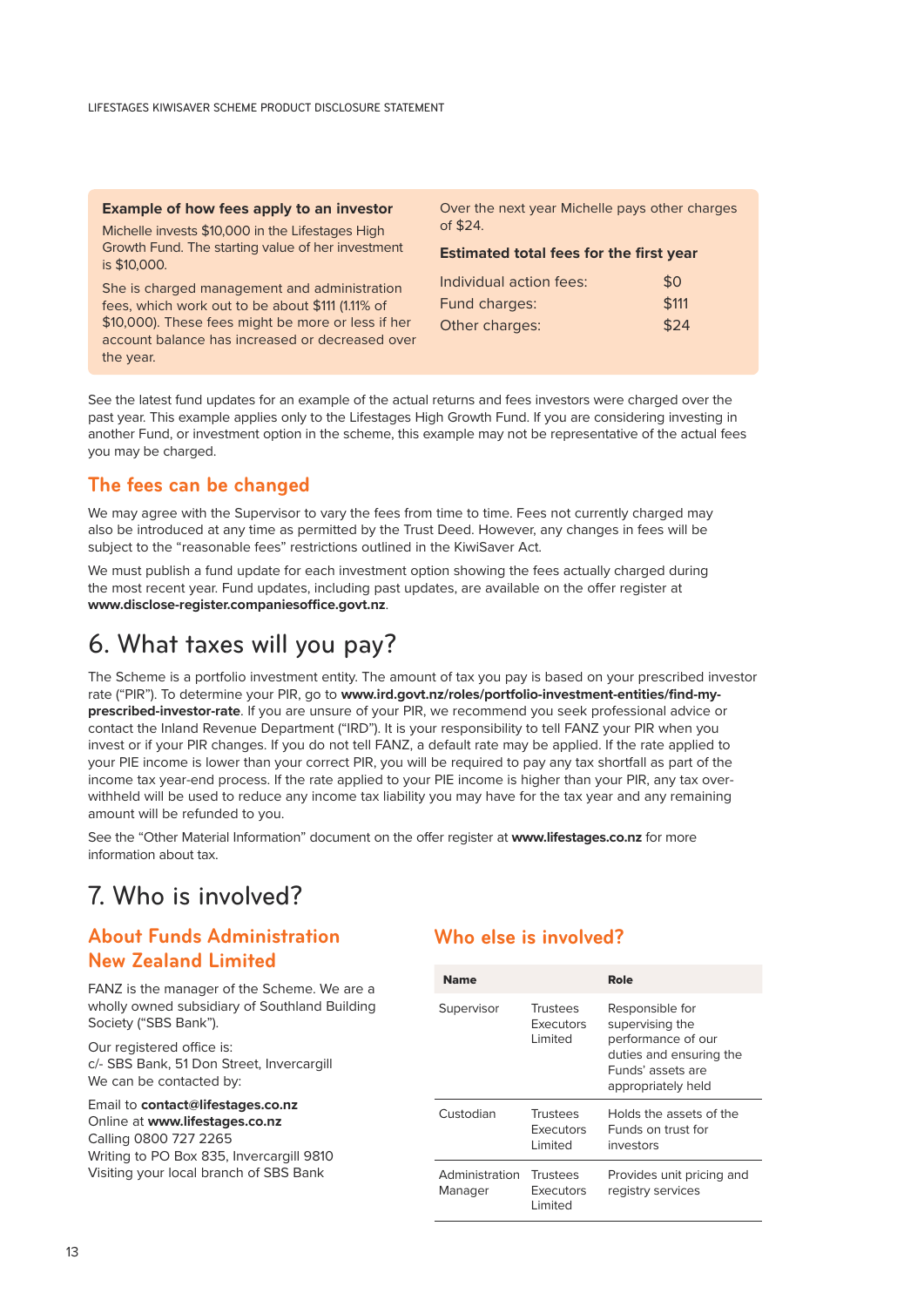

## <span id="page-14-0"></span>8. How to complain

Any complaints about the Scheme should be directed to the 'Executive Director of the Manager' at:

### **The Executive Director**

FANZ Private Wealth PO Box 5038, Papanui, Christchurch 8542

Phone: **(03) 963 4916** Email: **[fanzcomplaints@sbsbank.co.nz](mailto:fanzcomplaints%40sbsbank.co.nz?subject=)**

You can also complain to the supervisor at:

### **Trustees Executors Limited**

- Email to **[cts@trustees.co.nz](mailto:cts%40trustees.co.nz?subject=)**
- Online at **[www.trustees.co.nz](http://www.trustees.co.nz)**
- Calling **0800 878 783**
	- Writing to The Client Manager Corporate Trustee Services Trustees Executors Limited PO Box 4197, Auckland 1140

If an issue cannot be resolved with the Manager you can also contact the approved independent dispute resolution scheme for the Manager at:

### **Banking Ombudsman Scheme**

Freepost 218002 PO Box 25327 Wellington 6146

Phone: **0800 805 950** Email: **[help@bankomb.org.nz](mailto:help%40bankomb.org.nz?subject=)**

If the Supervisor hasn't been able to resolve your complaint in a way that you think is satisfactory, you can also contact the approved independent dispute resolution scheme for the Supervisor at:

### **Financial Services Complaints Ltd**

PO Box 5967 Wellington 6140

Phone: **0800 347 257** Email: **[complaints@fscl.org.nz](mailto:complaints%40fscl.org.nz?subject=)**

*Neither of the above schemes will charge a fee to any complainant to investigate or resolve a complaint.*

# 9. Where you can find more information

Further information relating to the Scheme, including financial statements, annual reports, quarterly fund updates, and the Trust Deed and SIPO for the Scheme is available on the offer registers and the scheme registers at **[www.disclose-register.companiesoffice.govt.nz](https://www.disclose-register.companiesoffice.govt.nz/)**.

A copy of any information on the offer register and the scheme register is available on request to the Registrar. You may also obtain a copy of any of the documents on the offer register or scheme register and certain other scheme information on written request to FANZ (for contact details, see section 7 "Who is involved?").

The fund updates and unit price history can be found on **[www.lifestages.co.nz](https://www.lifestages.co.nz/)** or obtained on written request from FANZ.

You will also be sent an annual tax statement, which will include the amount of PIE income allocated to you and the amount of tax paid at your chosen PIR.

Our team of financial advisers can also help you find information relating to the Scheme and explain it to you. You can get in touch with one at **[www.lifestages.co.nz/contact-us](https://www.lifestages.co.nz/contact-us)** or by calling 0800 727 2265.

You will not be charged any fee to access this information.

# 10. How to apply

Joining the Scheme is easy and can be done online if you are over 18 at **[www.lifestages.co.nz](https://www.lifestages.co.nz/)** with only a New Zealand drivers licence or New Zealand passport. Alternatively, you can complete the application form, available from your local SBS branch or from an approved distribution partner.